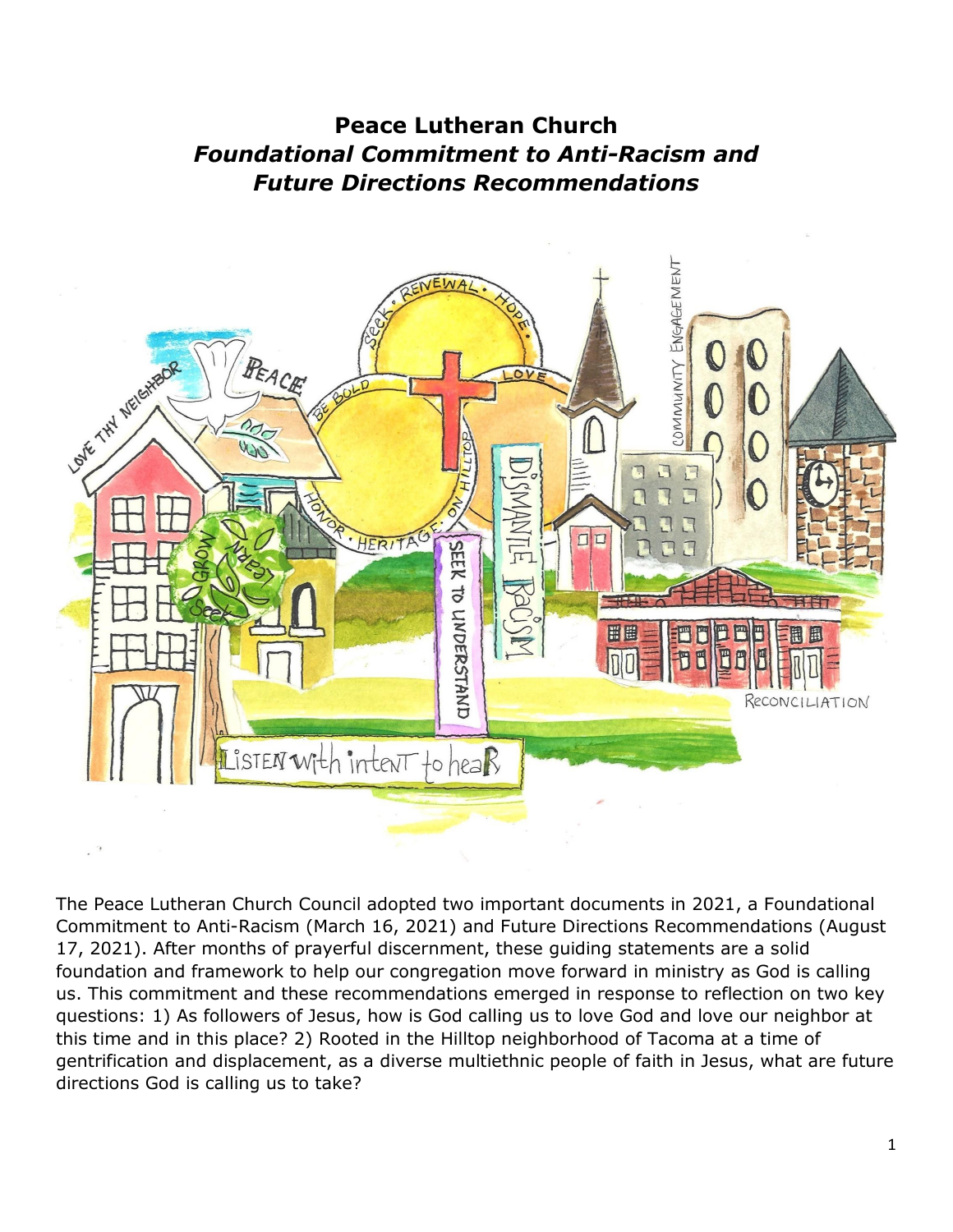#### **Peace Lutheran Church** *Foundational Commitment to Anti-Racism* **Adopted by Peace Lutheran Church Council March 16, 2021**

## **Introduction**

Peace Lutheran Church has long sought to be a community that is "reconciled and just" while also being a "diverse community of faith where all are welcome." As we continue to learn and experience the reality of racism in our country, local community, and congregation, we believe it is important to explicitly state our foundational commitment to *understanding, addressing, and dismantling racism* as an integral part of living our Christian faith in this place, at this time.

## **History**

The United States was founded on racist ideas, principles, and laws that justified slavery and stolen lands. Our Hilltop community – the ancestral lands of the Coast Salish people and the traditional homeland of the Puyallup Tribe – has been significantly affected by this reality. The Hilltop, the historical hub of the Black community in Tacoma, has been significantly impacted by the forces of racism, including the war on drugs, police brutality, and now gentrification.

Peace Lutheran Church was founded in 1909 by German-Russian immigrants escaping oppression in Russia. For its first 50 years, Peace was focused on being a church that preserved its members' German culture and language. This was true even as the Hilltop became more racially diverse as Black and immigrant families moved in due to the combination of red-lining and the expansion of opportunities at Fort Lewis and other local employers.

In the 1970s and 1980s, Peace Lutheran intentionally worked to become more embedded in the life of the Hilltop community. This included intentionally engaging in door-to-door outreach, inviting community members into the life of the church, and serving its neighbors' immediate needs. Peace also invited local Black community members to not just attend Peace, but to become leaders in the church. This outreach led to Peace creating a feeding program, starting a church gospel choir, and calling Clarence Pettit, a local neighborhood leader, to become the church's first Black pastor. However, not all members of the church supported this new direction, and some white members, including council members, left the congregation. This time of change required perseverance and commitment.

In the last few decades, Peace Lutheran has been identified as a leader in the Lutheran Church because of our multi-racial community and neighborhood-focused ministry. While we are often held up as an example to other churches, we struggle to address racism and white supremacy as it exists in ourselves, our neighborhood, and within the practice and policies of our congregation.

In light of gentrification in our neighborhood and displacement of families of color, the numerous instances of police brutality known and unknown within our Hilltop neighborhood, and the renewed calls for racial justice through the Black Lives Matter movement and other groups, Peace Lutheran continues to wrestle with what it means to live out our vision *to be a diverse community of faith in the Hilltop community where all are welcome: a community that is spiritfilled, compassionate, healthy, reconciled, and just.*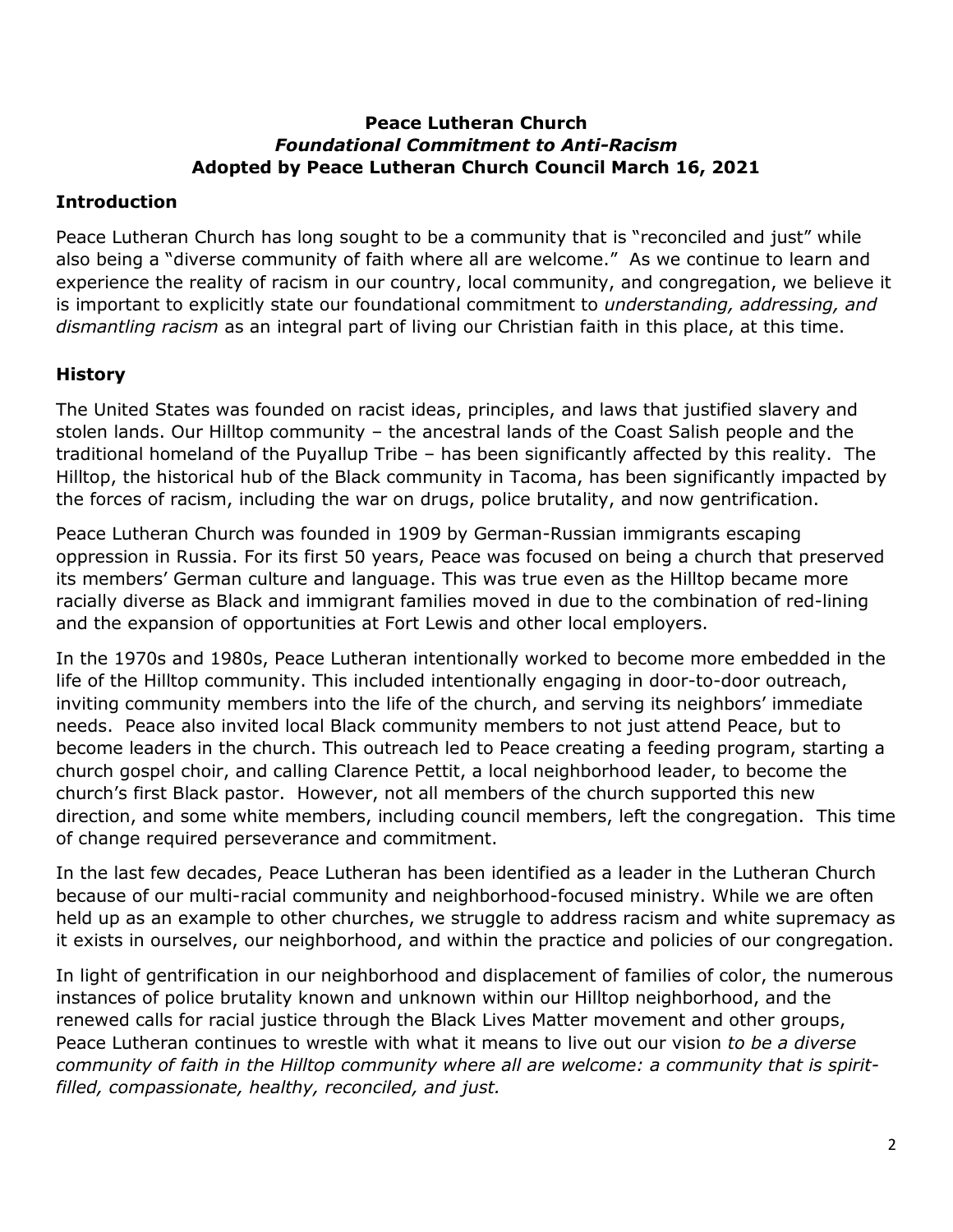## **Theological Grounding**

As followers of Jesus, we believe that God created all people in God's image (Genesis 1:27), Jesus breaks down all dividing walls (Ephesians 2:14), and the Holy Spirit connects and unites all people. The whole church looks forward to God's future when people will be gathered from all cultures and peoples in the reign of God (Revelation 7). This church names racism (individual and systemic) as sin. We affirm that the diversity of cultures is a God-given gift, and we seek to extend God's love to all our neighbors. We believe Jesus calls us to address and dismantle racism in individuals, communities, systems, and structures, joining God in bringing about justice for the oppressed and transformation of all society (Luke 4).

## **Foundational Commitments**

Peace Lutheran Church is committed to understanding, addressing, and dismantling racism inside ourselves, our Hilltop community, and our congregation as a fundamental way in which we live out our Christian faith and seek to love our neighbors. This is a commitment of our congregation as a whole and of the individual members of our worshiping community. This is a faith journey of learning, accountability, and grace.

### *We seek to understand racism:*

- The history of racism in our country, larger church, community and congregation;
- The impact of racism on Communities of Color, particularly Black and Indigenous communities; and
- The racism within ourselves and our families.

### *We seek to address racism***:**

- The impact of our individual and collective actions and inactions when it comes to racism in its many forms;
- Racism as it is manifest in our Hilltop community, including gentrification and the displacement of our Black and Brown neighbors;
- The need to build up our individual and collective skills to tackle racism including listening from the heart, understanding our own biases (seeing ourselves accurately), owning both our intention and impact, and practicing accountability, apology and repair; and
- The ability to face, and live into, our own discomfort and defensiveness as we learn more about racism, our own role in allowing racism to persist, and our responsibility for addressing it.

### *We seek to dismantle racism:*

- The racism present within our congregation in all that we do, including individual actions, church policy and practices, faith teachings, and leadership development and practices.
- The racism that is present within our neighborhood community including gentrification and displacement, policing, housing practices, and within education and other systems that impact the lives of our neighbors.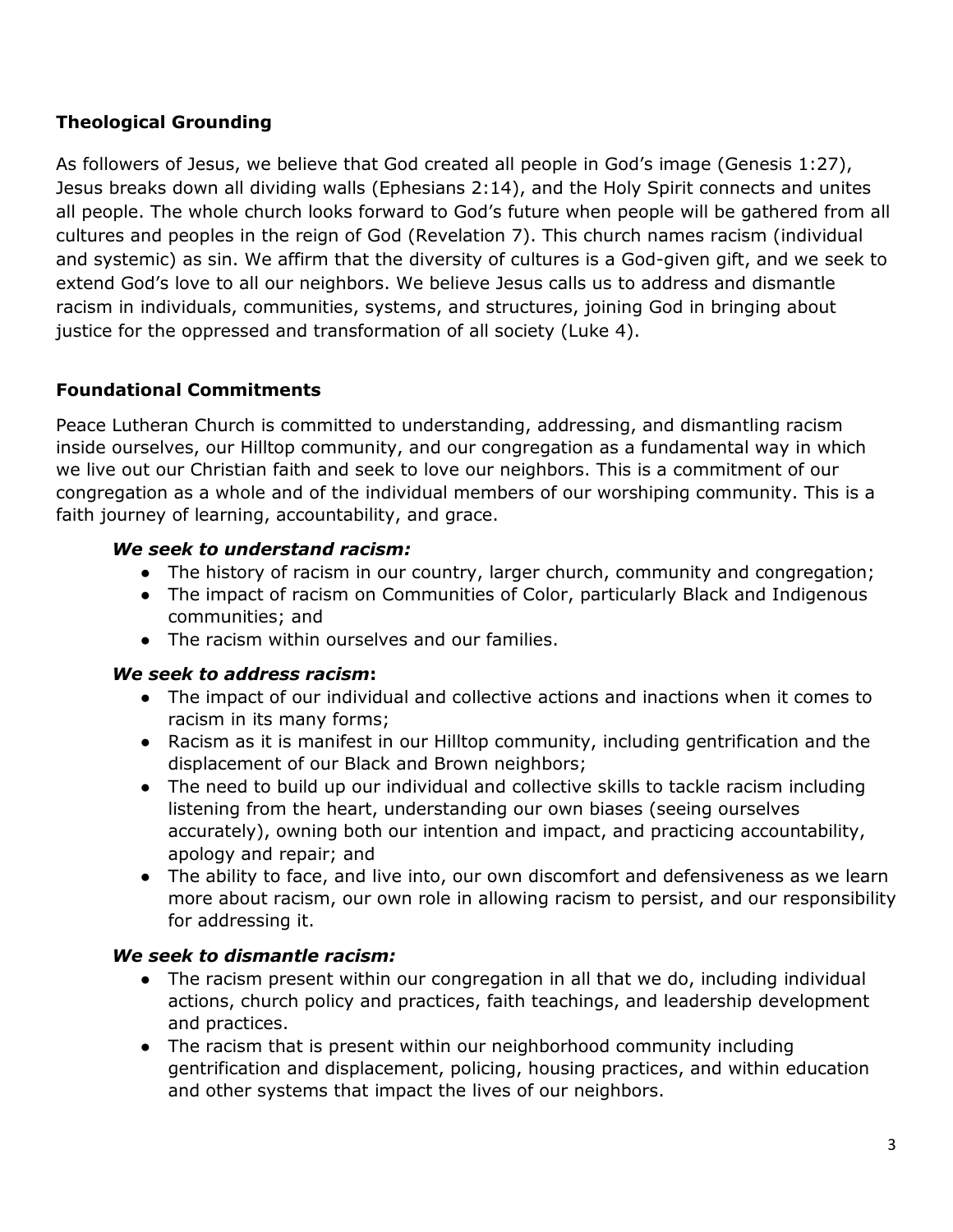- By centering our actions and measuring our success based on the visible impact and positive change they help create for our Black, Indigenous, and People of Color communities.
- By having a congregational plan that is updated annually focused on taking bold, ambitious action to address disparities in our congregation and community.

## **Impact of Foundational Commitments**

This commitment to understand, address, and dismantle racism requires that our church take tangible steps forward. Below are ways that this document and its commitment can impact our life together as a church community:

- This commitment should inform our teaching of the faith in its many forms. We should explicitly share this commitment and its grounding in scripture in new member classes, confirmation, and church council orientation.
- All congregation members, council members, staff members, and volunteers should seek to understand this commitment and how it impacts their role in our church community.
- This commitment should be used as a lens for decision making by staff, council, and congregation members. As different ideas or policies are being considered, members should consider: How would this decision help our congregation *understand racism, address racism and/or dismantle racism?*
- Peace should work to actively dismantle racism and the ways it is embedded in other systems of oppression  $-$  white supremacy, patriarchy, white saviorism, colonialism  $$ within the church and larger community.
- This commitment should be used when prioritizing ministries and reflecting on their effectiveness. These priorities should also be considered when we allocate financial resources or decide how to utilize our staff and members' time, wisdom, and energy.

Our commitment to understand, address, and dismantle racism should be integrated into all that we say and do as people seeking to follow Jesus in our community and context.

## **Glossary of Terms**

*Provide a link to our document with this information.*

### **Anti-Racism Resources**

*Provide a link to our document with this information.*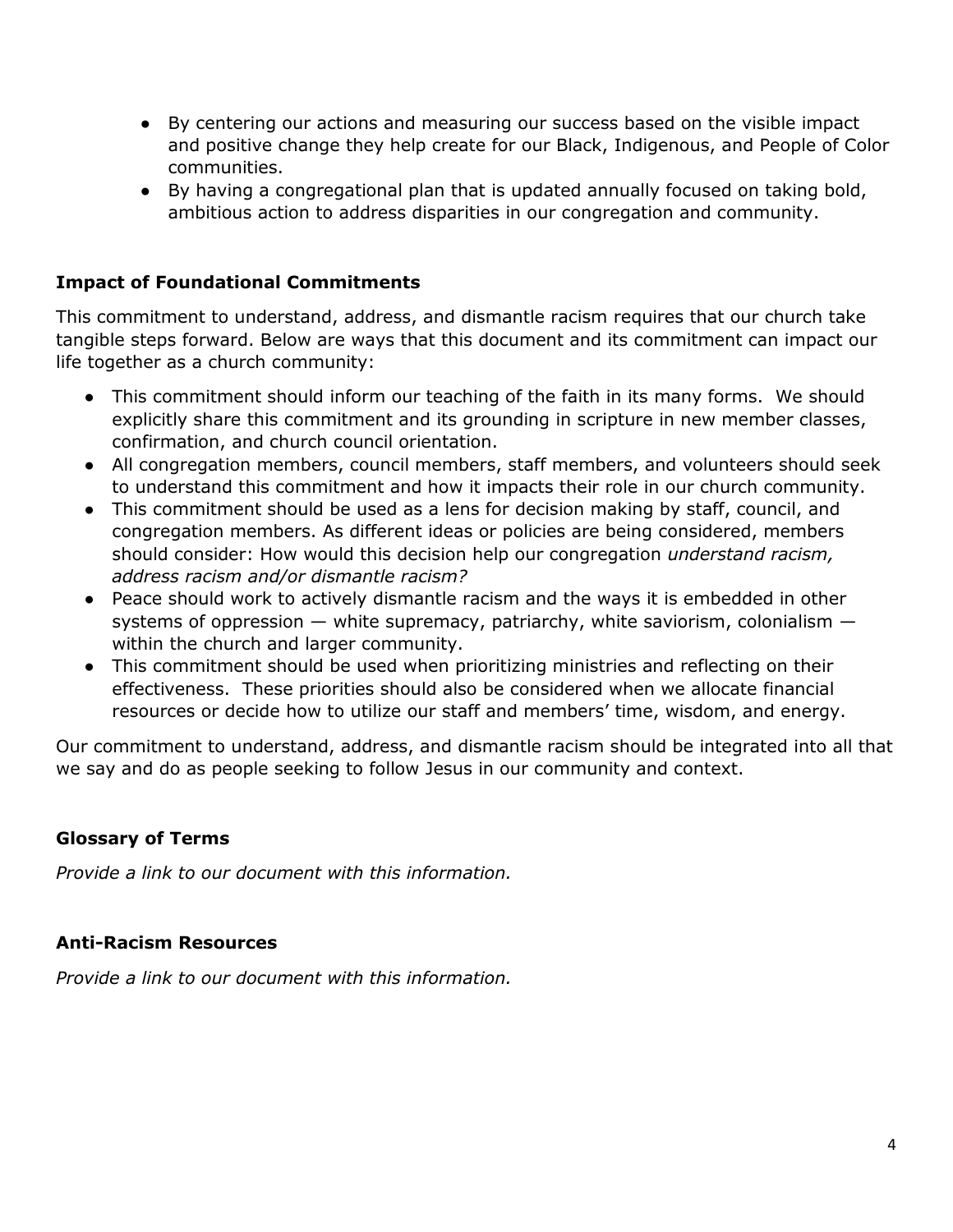#### **Future Directions** *Recommendations* **Adopted by Peace Lutheran Church Council August 17, 2021**

## **INTRODUCTION**

In November and December of 2019, Peace Lutheran Church selected a diverse group of members to work together to discern a plan to guide us into the future. The membership included Pastor Jae Bates, Kamari Carroll, Malcolm Carroll, Bill Hanawalt, Trevor Kagochi, Andie Lyons, Brendan Nelson, Sally Perkins, Pastor John Stroeh, and Kit Thompson.

As the committee met for the first time in January 2020, we agreed that the mission, vision, and values of the church continued to resonate and capture what God has called us to be about as we live out our individual and collective faith in the Hilltop neighborhood of Tacoma. In addition, two foundational lenses were also agreed upon: that our Hilltop neighborhood is gentrifying and that addressing racism is a critical part of the ministry to which God has called us.

The committee planned to complete our work during 2020, but when we started that January, we could not have imagined the impact of a worldwide pandemic and the renewed calls for racial justice in the aftermath of numerous instances of police brutality in our country and in our local Tacoma community. This caused our work to move forward more slowly as we navigated our work via online meetings and email.

Our team completed a half-day retreat in the Fall of 2020 with the hopes of beginning to surface initial recommendations in the three focus areas that had emerged: ministry of place, catechism of Peace, and priesthood of all believers. But what God surfaced through our conversations and discernment was that before we could get to recommendations we had to solidify our foundational commitment to addressing racism as it exists in our congregation, local community, and our country.

Out of this vision, over the course of six months of conversation, reflection, and prayer, the team put together Peace Lutheran Church's *Foundational Commitment to Anti-Racism*. The recommendations in this report emerged from this commitment, our three focus areas, and 18 months of conversation, learning, and faith in action.

Our team puts forth these recommendations as our discernment of God's call to our congregation and to each of us who call Peace Lutheran Church home. These recommendations are grounded in God's call to love our community, address injustice, and build a community where all can thrive. We know implementing these recommendations will be hard work, but it is our prayer that through the Holy Spirit and Jesus as our guide, we will enter this work with faith and joy.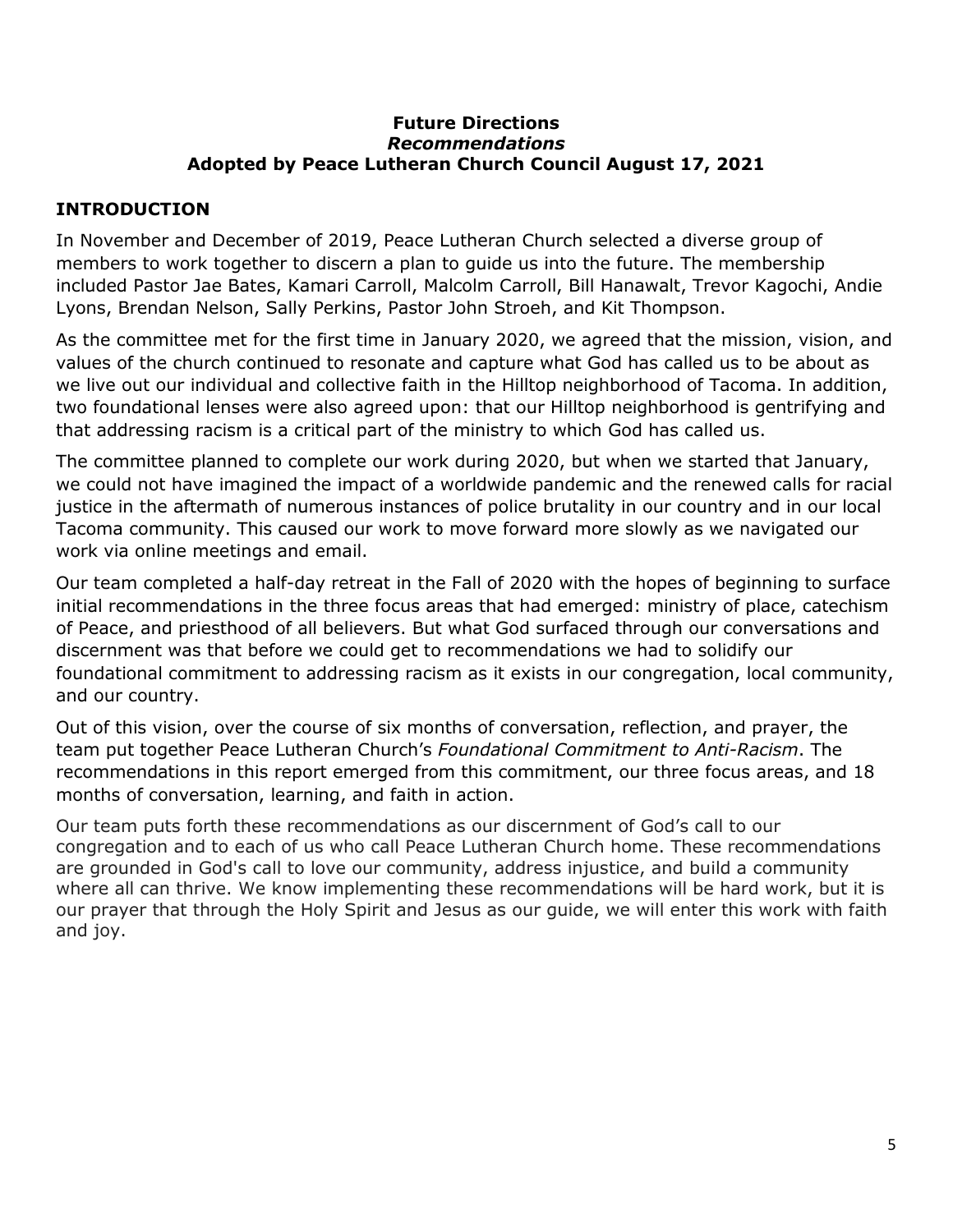## **THREE AREAS OF MINISTRY**

In our work together as a community, three key areas of ministry began to emerge: ministry of place, catechism of Peace, and priesthood of all believers.



**Ministry of Place** – How we build relationships with our changing neighborhood to serve and learn, as well as to invite our Hilltop community into the life of the church.

**Catechism of Peace** – How we teach our Christian faith in the context of our community and embed theology that is crucial to our congregation living out our faith, like loving our neighbor, justice, anti-racism, reconciliation, and other areas.

**Priesthood of All Believers –** How we support the discipleship and leadership development of all participants in our Peace community of faith.

As these three key areas of ministry surfaced, it also became clear that they were interdependent. Ministry of Place is the way that we engage with our community and invite people into the community of faith; Catechism of Peace is how we teach our members (new and old) about the foundations of our Christian faith; Priesthood of All Believers is where we build on our teachings, equipping people to learn, serve, and reach out effectively and thoughtfully in our diverse community. While each of these areas are happening at the same time, with many community members active and learning in each area, they also build on one another.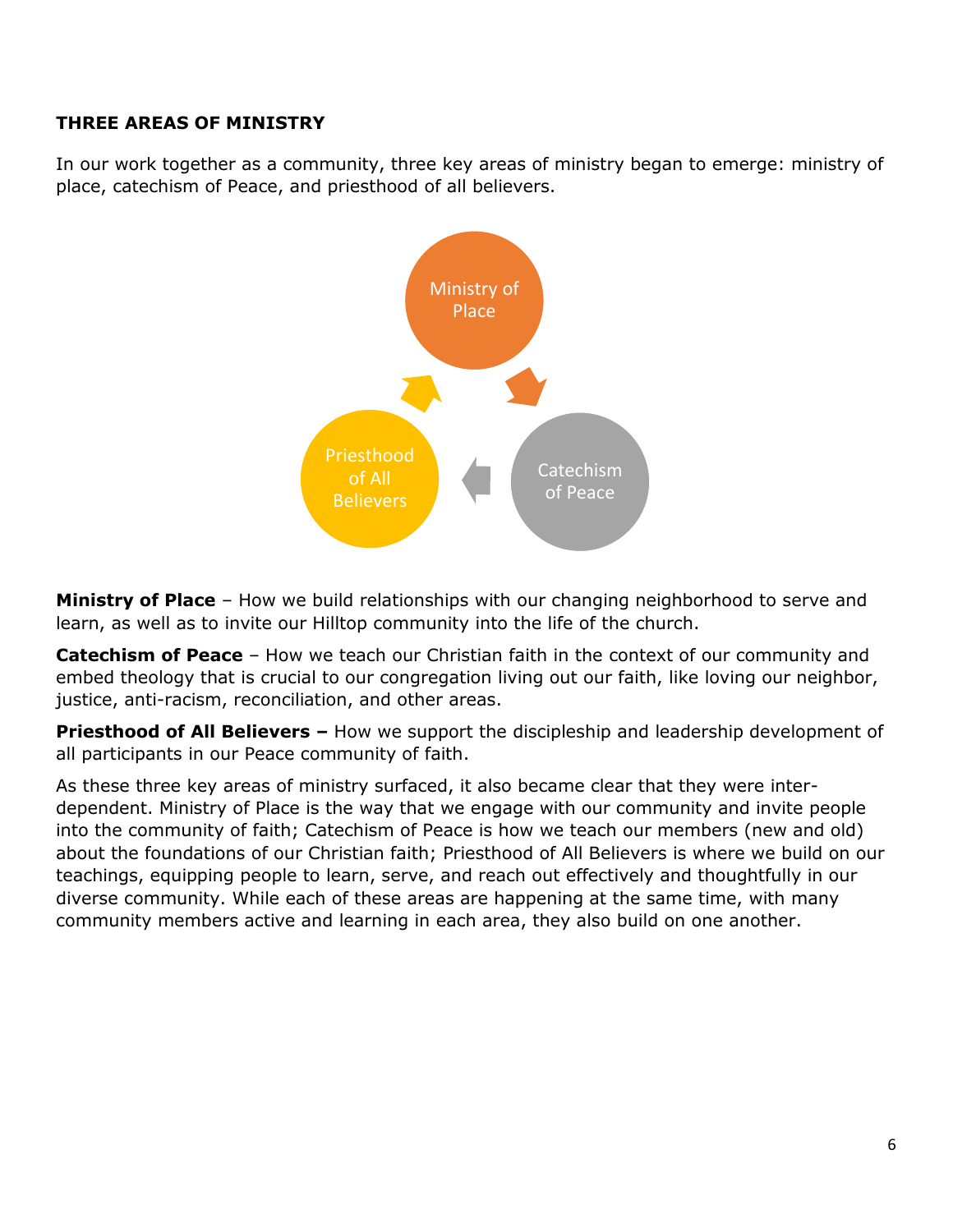## **RECOMMENDATIONS**

- 1. **Foundational Commitment to Anti-Racism:** create a plan to integrate our foundational commitment within the congregation and ministries, implement the plan fully, and evaluate.
	- Integrate our foundational commitment to anti-racism into all aspects of our Church community, including worship, programs, teaching and training, administrative policies, committee structures, Church Council, other leadership structures, facilities (including sanctuary), and work in the larger community.
	- Pursue opportunities to partner with the Peace Community Center on implementing anti-racism plans and efforts.
- 2. **Ministry of Place:** Center Ministry of Place and associated resources of the Church on supporting long-term Hilltop residents and residents who have been displaced.
	- Work to understand the full history of the Hilltop and the story of Peace Lutheran Church through the lens of our foundational commitment to anti-racism and the experiences of long-term Hilltop residents.
	- Evaluate all Peace Lutheran outreach ministries through the lens of the foundational commitment to anti-racism and make recommendations to strengthen and focus our ministry of place.
		- $\circ$  Prioritize affordable housing and create strong strategy and vision for this important ministry.
		- o Engage Peace Community Center on ways that our ministries can support Center families who live in or have been displaced from the Hilltop.
		- $\circ$  In all outreach ministries, engage in authentic relationships and shift away from "us" serving "them."
		- $\circ$  Differentiate between individual member ministries and ministries of Peace Lutheran Church and discern appropriate use of church resources and level of church staff support.